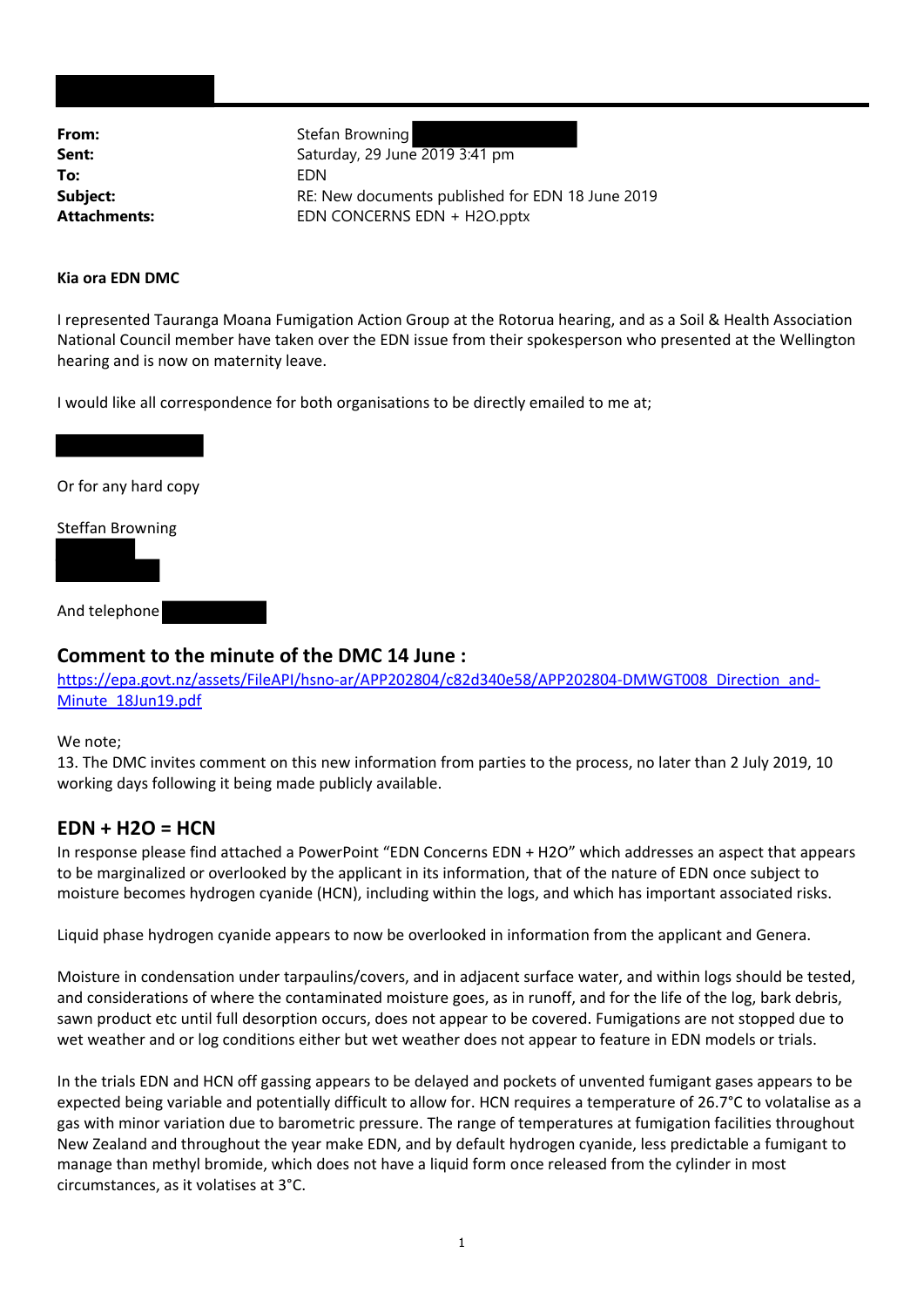The EPA has previously made a decision on an application by Genera for a 'Determination of a substance under Section 26 of the Hazardous Substances and New Organisms Act 1996 ("the Act")' on Bluefume. The EPA decision 12 March 2019 for Bluefume which is Hydrogen cyanide:

Hazardous Classification: Unable to be determined

Approval status: Does not match an existing HSNO approval

https://www.epa.govt.nz/assets/FileAPI/hsno‐ar/APP203738/4544eb4b3a/APP203738‐Final‐Decision.pdf https://www.epa.govt.nz/assets/FileAPI/hsno‐ar/APP203738/df2816b0c7/APP203738‐Final‐Application‐Form.pdf

A question arises whether the Dravloska EDN application is effectively intended also for Hydrogen cyanide? It would appear that a full application or assessment of hydrogen cyanide as a fumigant for logs, including its longevity in fumigated logs and timber products and waste material such as bark and soil debris on and off site, runoff off into aquatic environments, and the risks to those handling those products and materials, would be appropriate ahead of any possible approval for EDN.

The STIMBR funded research *Quantification of hydrogen cyanide as a potential decomposition product of ethanedinitrile during pine log fumigation*, appears to lack real fumigation condition moisture variables. https://link.springer.com/article/10.1186/s40490‐018‐0114‐x

This industry funded science result appears to have removed the need for testing for hydrogen cyanide in subsequent EDN log stack trials, which appear not to have addressed the reality of metabolism of EDN to hydrogen cyanide and varied fumigation conditions. Monitoring for EDN should always have included HCN.

#### **Log Stack Trials**

A concern for both Soil & Health and TMFAG is the fumigation under tents/covers/tarpaulins due to the risk of unexpected release of fumigant, whether it be methyl bromide, EDN or other dangerous compound. The covers used in the EDN log stack trial at Kinleith could have been expected to be in optimum condition to ensure the best results possible for those involved, but the leakage discovered through monitoring, required repairs, and shows continuing risks of fumigation under flexible covers rather than in purpose built fumigation facilities, and shows a need for more generous buffer zones if this form of fumigation is to be accepted for EDN, than those safety margins currently proposed. Some covers are shredded or removed through weather events at each of the fumigating port sites each year meaning instantaneous release.

The log stack trial reported in the new information was not fully representative of real time conditions or fumigation practices as carried out in New Zealand ports by Genera as stated.

Efficacy of ethanedinitrile (EDN) as a fumigant for export logs

*'The tarpaulin was removed in one‐fourth increments at a time to avoid a sudden release of EDN into the atmosphere. Removal of the tarpaulin by quarters over time is a standard fumigation practice used for commercial fumigations of export logs with MB. Tarpaulin removal in the EDN confirmatory tests generally was accomplished over a period of 15‐30 min'.*

Other members of Tauranga Moana Fumigation Action Group and myself have witnessed fumigation tarpaulins being removed by Genera staff on multiple occasions, and never have they been removed as slowly as suggested in this report. My experience is that they are removed within anything as short as a minute to a minute and a half, just as long as the winch winds the tarpaulin in, not hesitating as described. This alone removes confidence in the science and test results from research supplied for this application.

#### https://epa.govt.nz/assets/FileAPI/hsno‐

ar/APP202804/d36c434dd5/Further\_information\_Efficacy\_Data\_June\_2019.pdf

We note that STIMBR was able to coordinate logs, a venue and equipment for the EDN log stack trials, but has blocked the same for a methyl bromide recapture trial using the Nordiko carbon filter system unless STIMBR could have Nordiko sign a non-disclosure agreement. Nordiko wanted all information and observations to be freely available and with a range of stakeholders to be present. The technology and filter waste disposal for log stack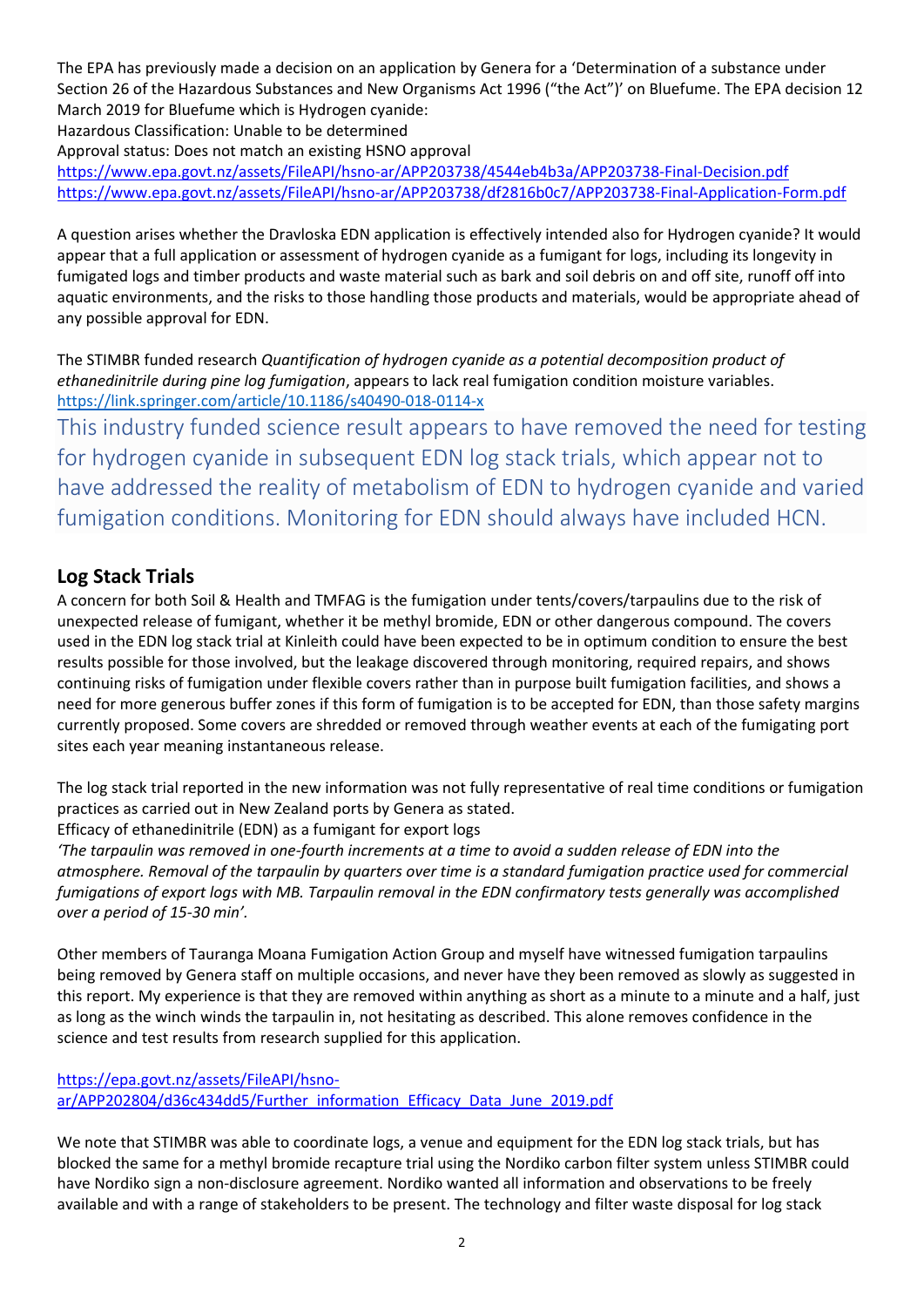fumigant recapture exists for methyl bromide, and is used for container fumigation in New Zealand, but STIMBR members are resistant for recapture for their own economic reasons. STIMBR have also not acknowledged other fumigant scrub technology that they are aware of in Australia which appears to be close to trialing. Fully independent and open monitoring and data collection is required to give confidence in trial results.

Regards

Steffan Browning



**From:** EDN <EDN@epa.govt.nz> **Sent:** Tuesday, June 18, 2019 2:41 PM **Subject:** New documents published for EDN 18 June 2019

Good afternoon,

#### **New documents published for EDN**

EPA has published below documents on EPA website. Please use the link APP202804 to access these documents.

APP202804-DMWGT008 Direction and Minute 18Jun19 Further information Efficacy Data June 2019 Further\_information\_Environmental\_and\_Worker\_Exposure\_data\_ June\_2019 Further information Overview EDN Data from International Studies 15 May 2019 New information EDN trial South Korea-summary presentation New\_information\_EDN\_Certificate\_of\_Pesticide\_Registration\_South Korea New information First Trial Results EDN Used for Forest Protection in the Czech Republic 2017 New\_information\_PFR\_Update\_Completed\_EDN\_Laboratory\_Efficacy\_Research New\_information\_Preliminary\_trials\_of\_EDN\_fumigation\_for\_eradication\_of\_Bursaphelenchus\_xylophilus\_and\_its vector 2016 New\_information\_Presentation‐Commercial Fumigations of Wood in Czech Forests‐First Experiences 86m3 New\_information\_Presentation‐Commercial Fumigations of Wood in Czech Forests‐First Experiences‐1496m3 New\_information\_Russian‐EDN‐timber‐study

Kind regards,

Administrator, Hazardous Substances Applications



Follow us on Facebook, Twitter and LinkedIn.

This email message and any attachment(s) are intended for the addressee(s) only. If you receive this message in error, please notify the sender and delete the message and any attachment(s).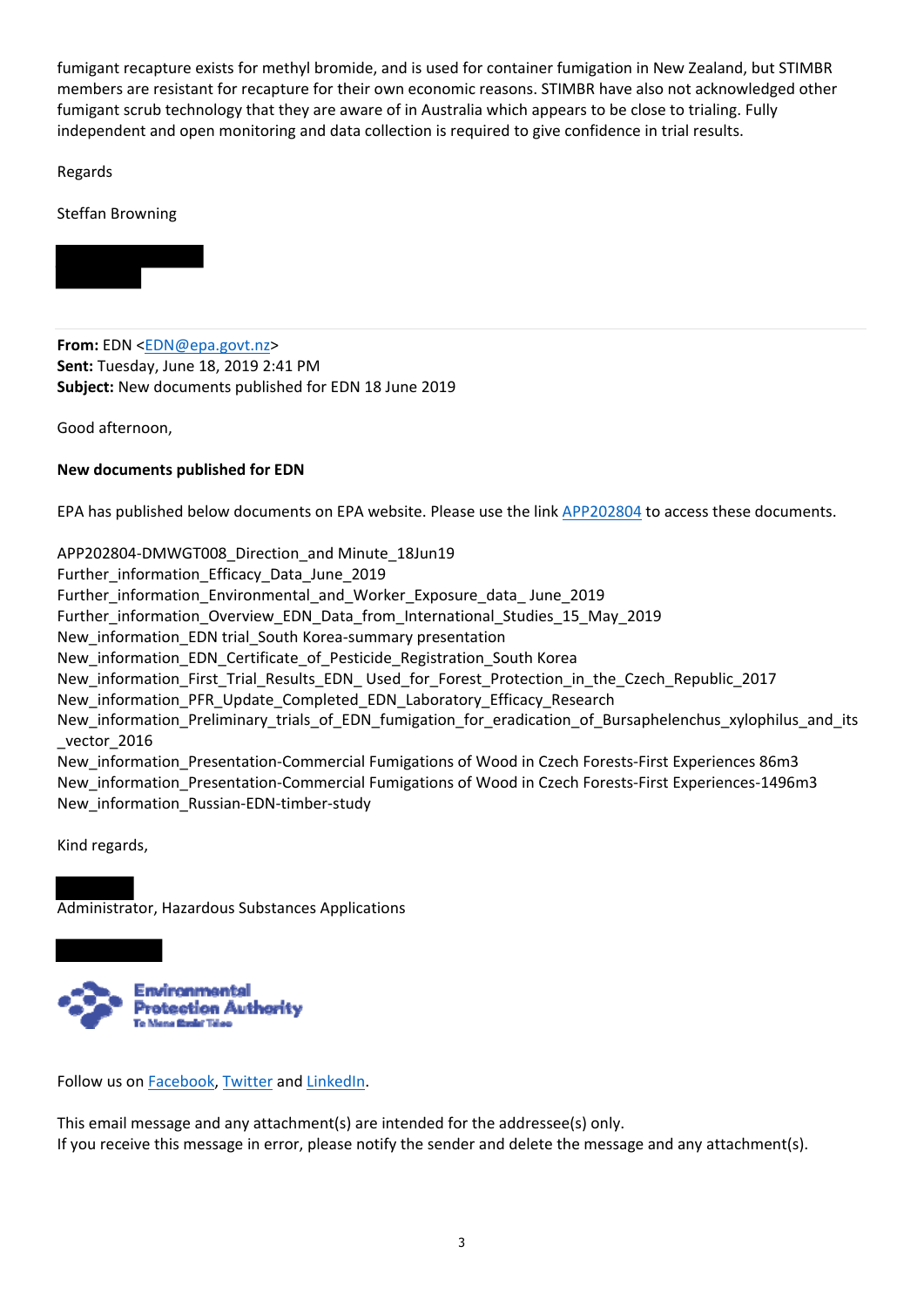

## EDN LOG FUMIGATIONS ….. ARE THEY AS SAFE AS IS BEING CLAIMED?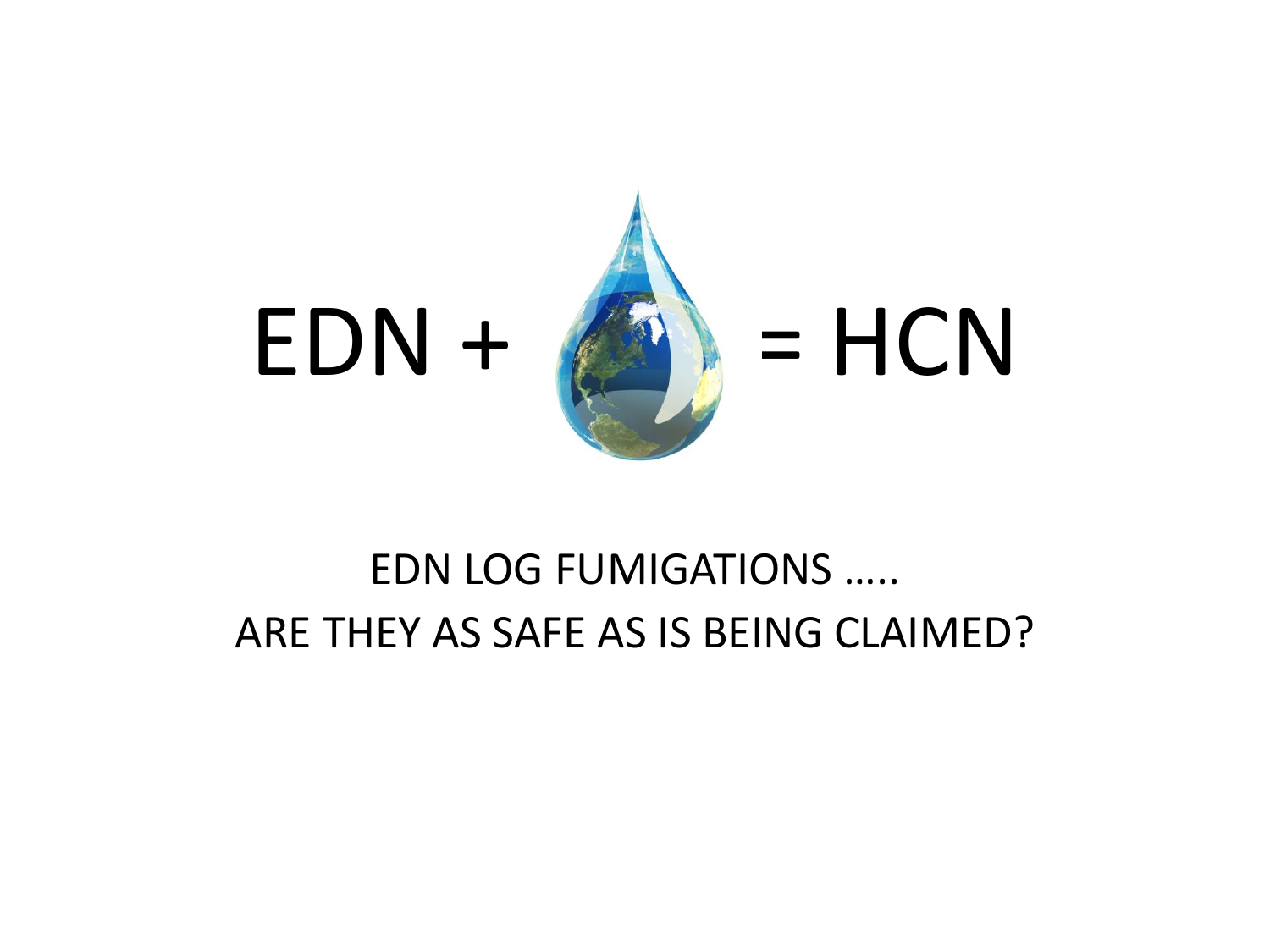"*It should be noted that since ethanedinitrile and other cyanide based compounds and nitriles (e.g. hydrogen cyanide, sodium cyanide) have the same mode of action, it is considered acceptable to read-across test data between these compounds.* 

*All cyanides and nitriles contain a cyanide functional group within their chemical structure and are toxic when they release the CN- anion. As such, in the absence of test data for ethanedinitrile, the ecotoxicity of hydrogen cyanide and sodium cyanide is predicted to be very similar to that of ethanedinitrile.*

*It should also be noted that whilst the mode of action is similar from a toxicological point of view, the compounds differ quite considerably in their physical and chemical characteristics. For example, ethanedinitrile is a gas, hydrogen cyanide is a liquid and sodium cyanide is a solid*."

**NZ EPA SCIENCE MEMO APP202804 – EDN Substance database ID: 49330 July 2018**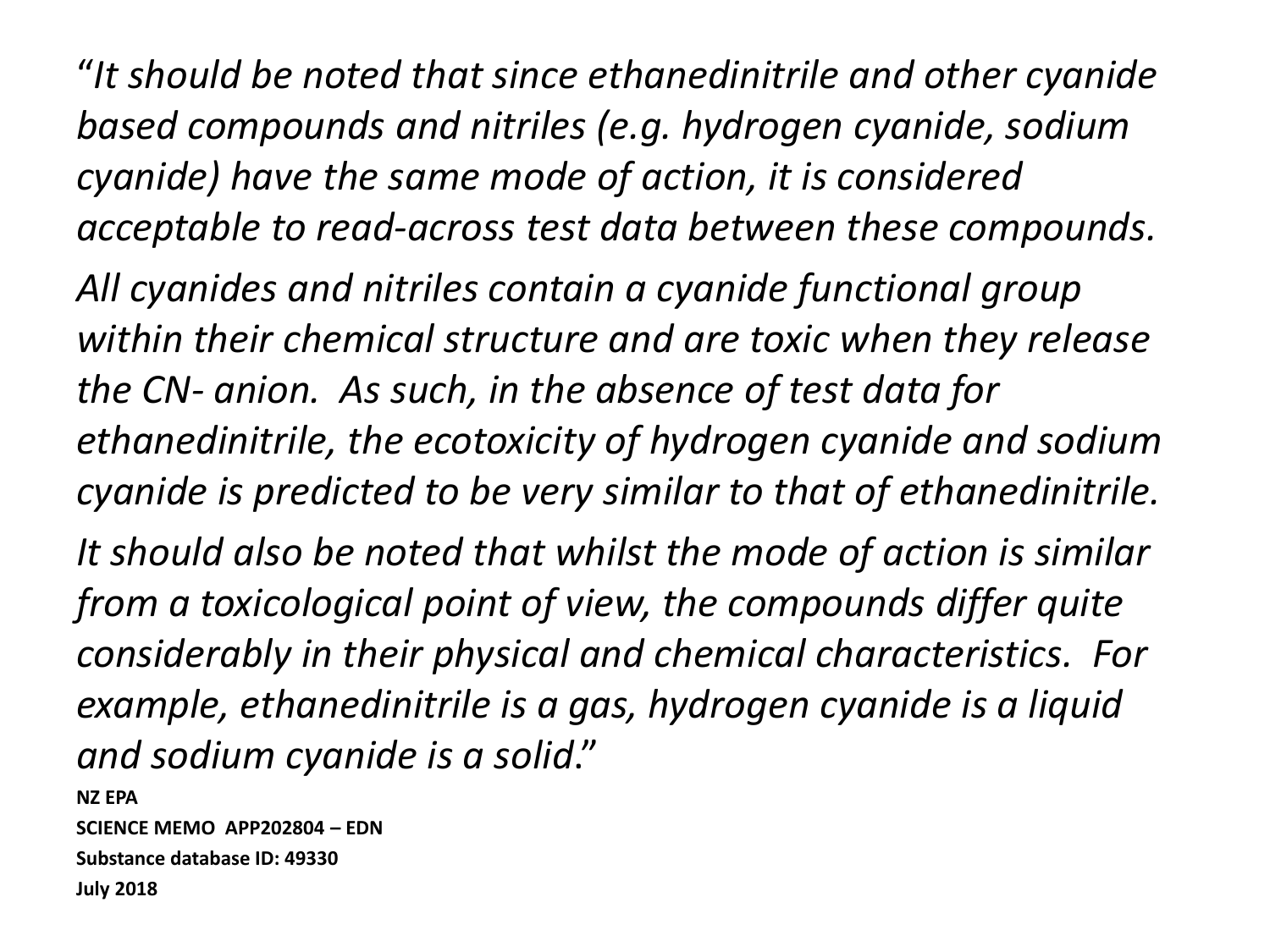|                 | <b>ACRONYMS</b>                                   |  |  |  |  |  |
|-----------------|---------------------------------------------------|--|--|--|--|--|
| <b>TWA</b>      | Time weighted average occupational exposure limit |  |  |  |  |  |
| <b>STEL</b>     | Short term permissible exposure level             |  |  |  |  |  |
| <b>IDLH</b>     | Immediately Dangerous to Life or Health           |  |  |  |  |  |
| <b>EDN</b>      | Ethanedinitrile, cyanogen                         |  |  |  |  |  |
| <b>HCN</b>      | Hydrogen cyanide                                  |  |  |  |  |  |
| PH <sub>3</sub> | Phosphine                                         |  |  |  |  |  |
| MB              | Methyl bromide                                    |  |  |  |  |  |
| ${\sf SF}$      | Sulfuryl flouride                                 |  |  |  |  |  |
| EL              | <b>Explosive limit</b>                            |  |  |  |  |  |
| <b>PPM</b>      | Parts Per Million                                 |  |  |  |  |  |
| LD50            | <b>Median Lethal Dose</b>                         |  |  |  |  |  |
|                 |                                                   |  |  |  |  |  |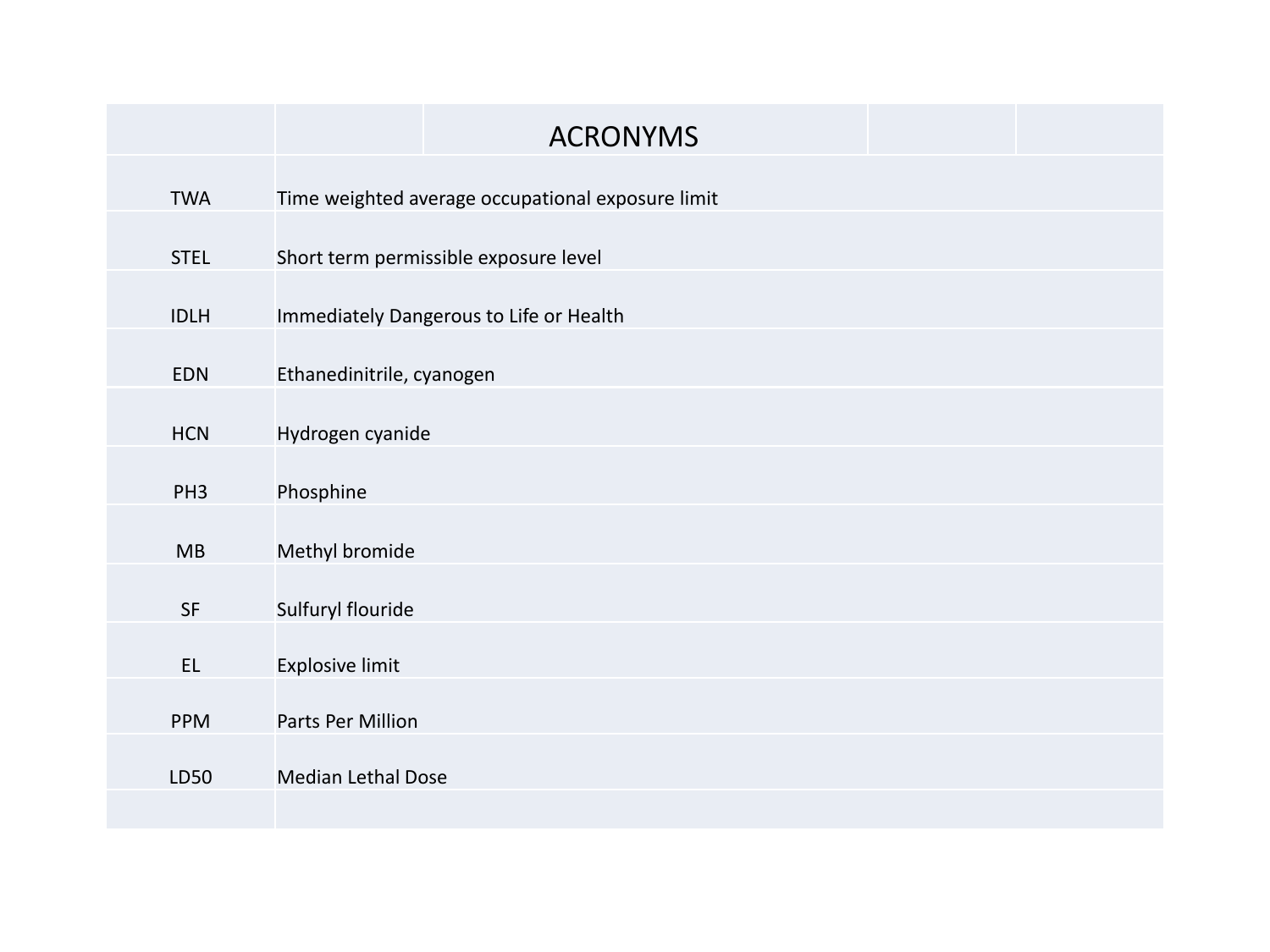### CHEMICAL FACTS

# EDN (Cyanogen)

- EDN has no global warming or ozone depletion impacts.
- EDN is highly attracted to water.
- EDN is highly soluble in water (45g/100ml) (45% w/w).
- EDN exists as a gas at temperature above -37 deg C.
- EDN in contact with moisture will react as follows

### N=C-C=N + H-O-H → H-O-C=N + H-C=N

to yield one hydrogen cyanide (HCN) molecule and one hydrogen cyanate (HOCN) molecule.

- EDN penetrates rapidly and easily into timber.
- EDN is used as a rocket fuel and missile propellant.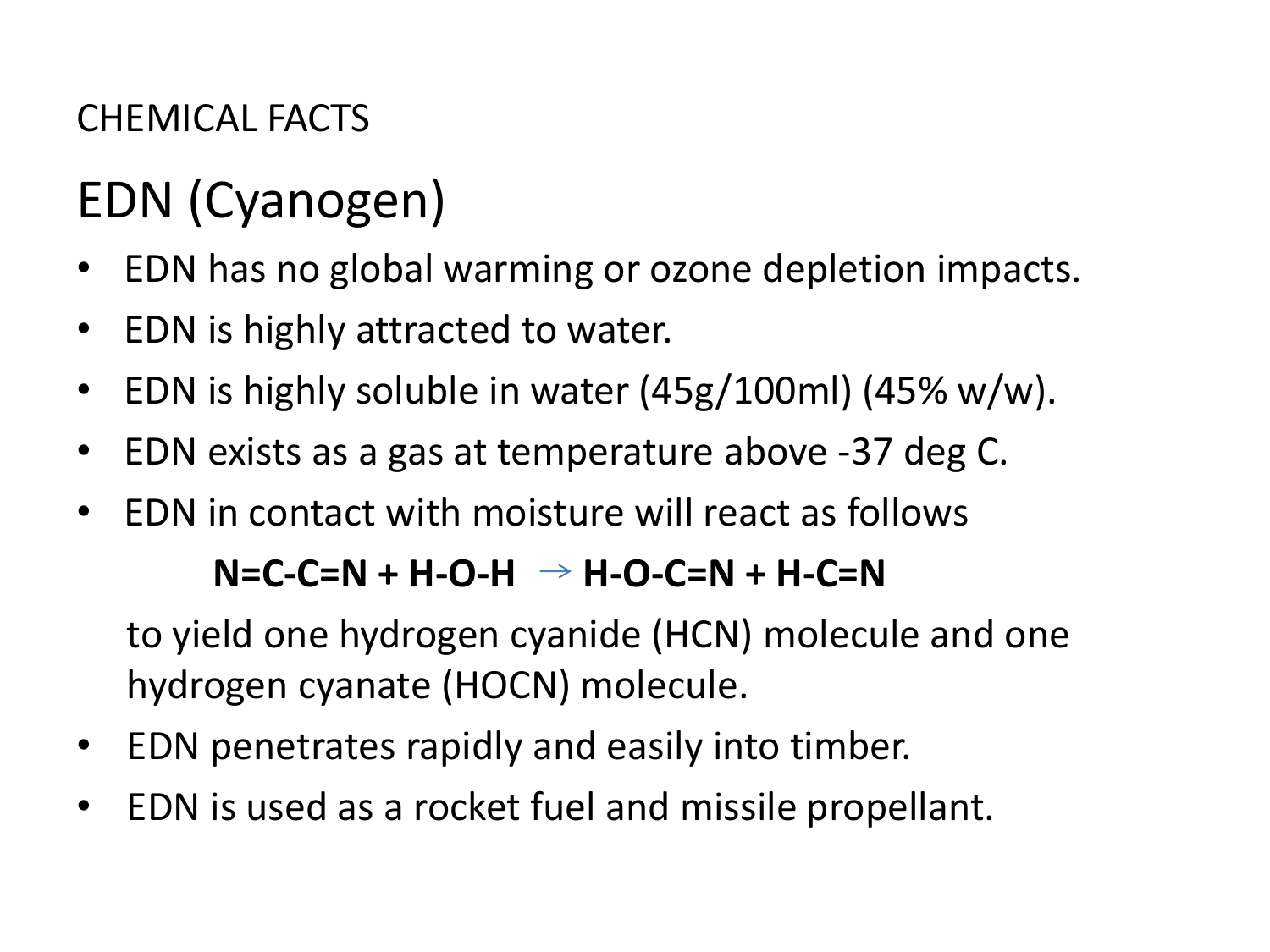### CHEMICAL FACTS

## HCN (Hydrogen cyanide)

- HCN has no global warming or ozone depletion impacts.
- HCN atmospheric half life is  $\sim$ 1-5 years.
- HCN is a naturally occurring gas (natural production and sequestration cycles).
- HCN exists as a liquid at temperatures above -13.2 deg C, and as a gas above 26 deg C.
- HCN is a Chemical warfare agent with military code AC.
- HCN (aqueous) requires acid / alkali conditions to slowly break down from liquid phase HCN to formic acid and ammonia, the process can be hastened by heating.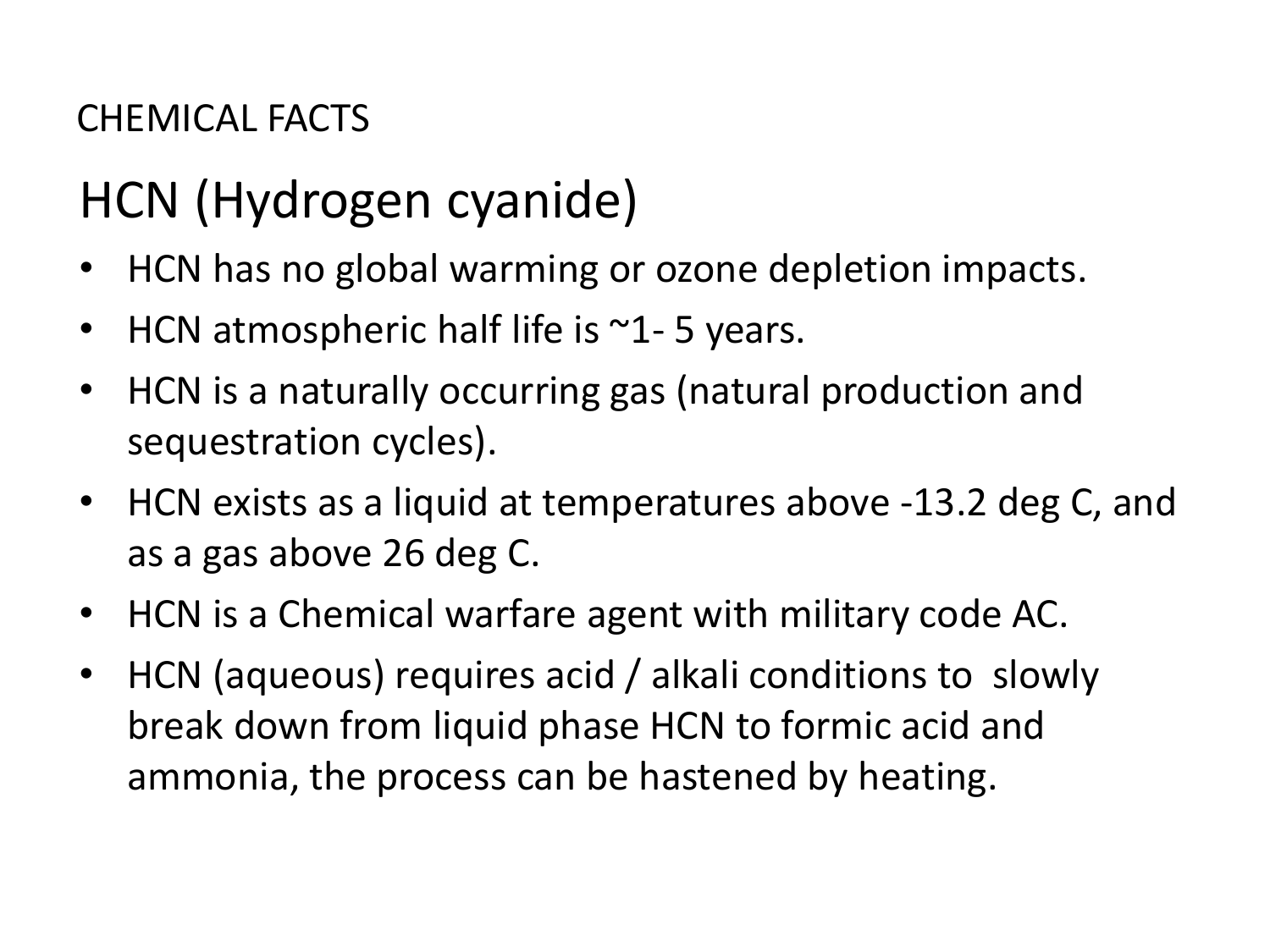### OBSERVATIONS – TOXICITY RISKS

- Both chemicals are acutely toxic to humans.
- Both chemicals are acutely toxic to aquatic life, may cause long term adverse affects on aquatic environment.
- HCN liquid phase (aqueous) presents a high risk of introduction to terrestrial and aquatic systems.
- Contact risks of HCN poisoning have been addressed only for fumigators and bystanders, all downstream handlers, processors and users of the timber are not aware of risks involved in HCN gas desorption from, and or HCN liquid contact with the logs / bark.
- The principal features of the toxicity profile for cyanide are its high acute toxicity by all routes of administration, with a very steep and rate-dependent dose–effect curve, and chronic toxicity.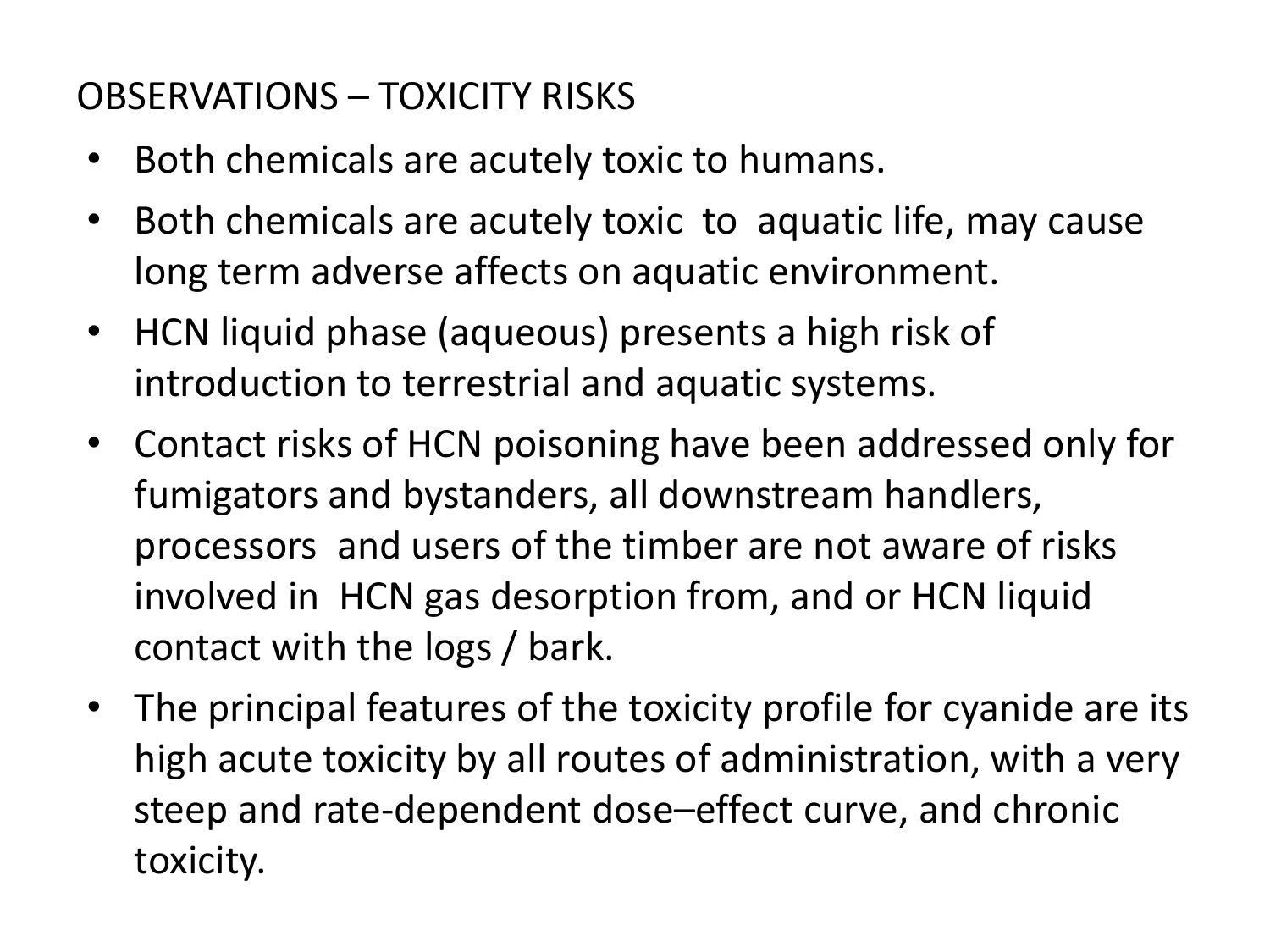### OBSERVATIONS – TOXICITY RISKS

• In humans, whereas slight effects occur at exposure levels of **20 – 40 mg/m3 (17.8 – 35.6 ppm)**

**50 – 60 mg/m3 (44.5 – 53.4 ppm)** can be tolerated without immediate or late effects for 20 mins to 1 hr.

**120 – 150 mg/m3 (106.8 – 133.5 ppm)** may lead to death after 30 mins – 1 hr.

**150 mg/m3 (133.5 ppm)** is likely to be fatal within 30 mins. **200 mg/m3 (178 ppm)** is likely to be fatal after 10 mins, and **300 mg/m3 (267 ppm**) is immediately fatal.

• The average absorbed dose at the time of death has been estimated at **1.4 mg/kg body weight** (calculated as hydrogen cyanide).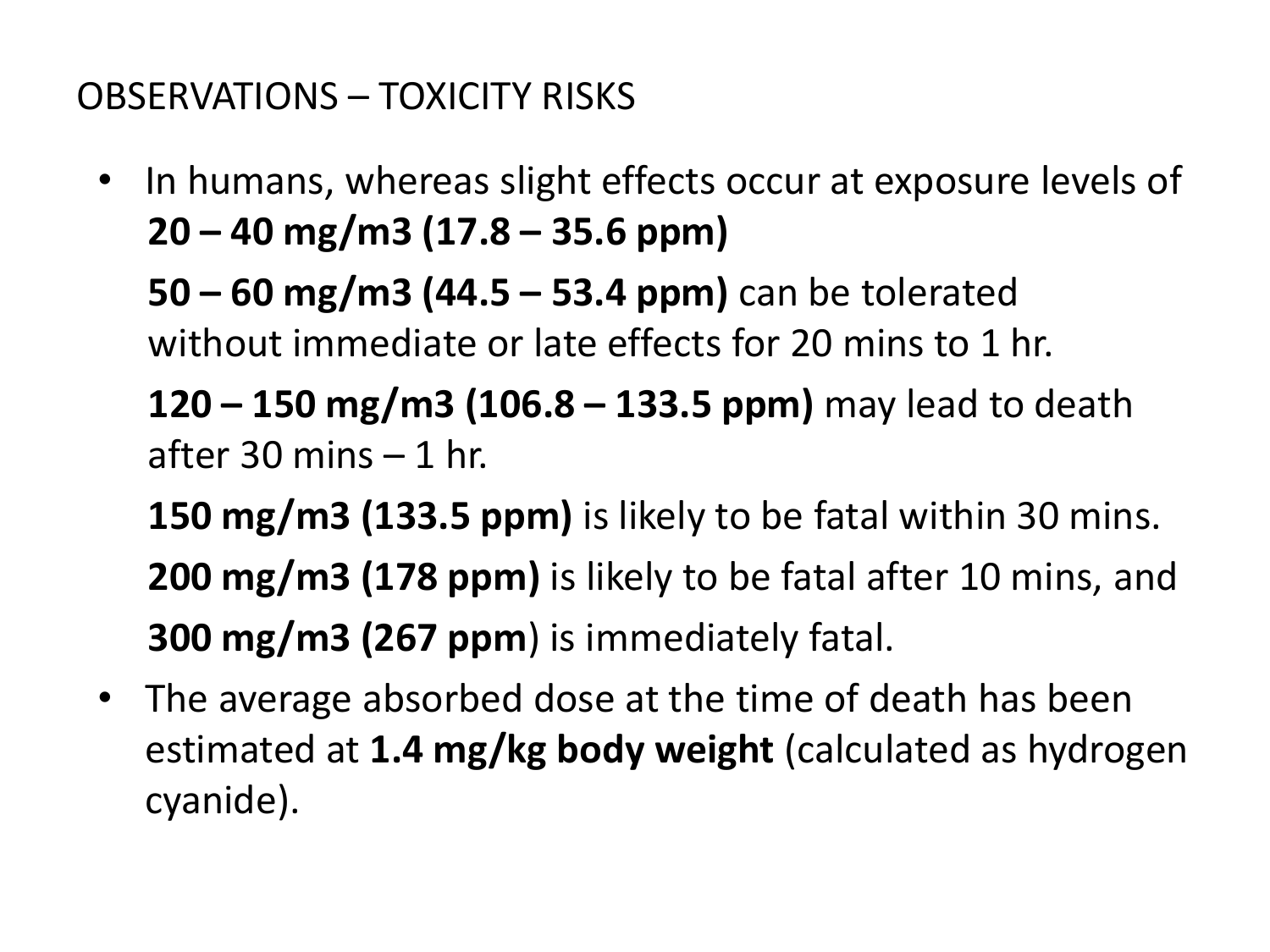### OBSERVATIONS – TOXICITY RISKS

- Downstream processing such as milling, seasoning and burning of treated logs or log by-products may expose workers or individuals to HCN (liquid or gas phases), and or other irritating, corrosive or toxic compounds.
- Downstream use of EDN fumigated timber / bark products associated with physical contact, food production, preparation or consumption may present a health risk to consumers.
- Suggested gas release levels for the un-tarping of log stacks (recommended level <700 ppm) is 600 ppm greater than the 100 ppm levels indicated on other safety data sheets for the same chemical, and may expose workers to an unacceptable risk to health/life.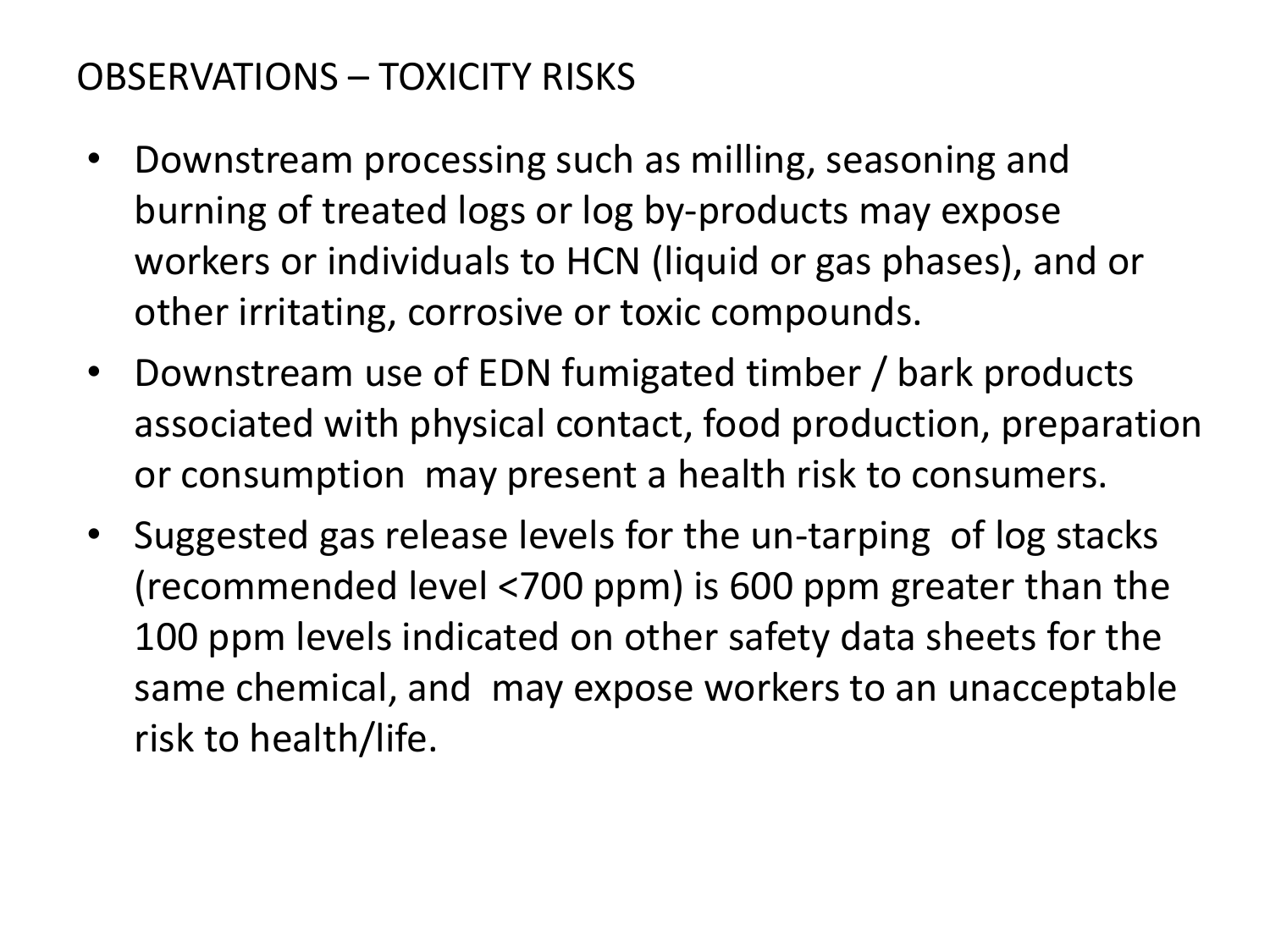### OBSERVATIONS – EXPLOSION RISKS

- Both HCN and EDN gaseous phase will react violently when exposed to strong oxidisers.
- Un-stabilised hydrocyanic acid (HCN aqueous phase) may polymerize spontaneously with explosive violence. Flashback along vapour trail may occur. The explosion hazard is severe when this material is exposed to heat, flame, or oxidizers.
- At stated concentrations the gas / air mixtures for both gases carry the risk of severe explosion.
- In situations where a gas cylinder is the gas source, the cylinder will rocket and rupture (explode).
- Maximum dose rates as per report were stated between 110 and 150 g/m3 adjusted to 50% log stack volumes, this gives an initial log stack air concentration of 220 – 300 g/m3. According to industry standards, commercial log stack volumes are ~70% on average, this would result in an initial air concentration of 308 – 420 g/m3 at the time of introduction to the fumigation space. All the above dosage rates would result in air concentrations well above the lower explosion limit (LEL) for EDN.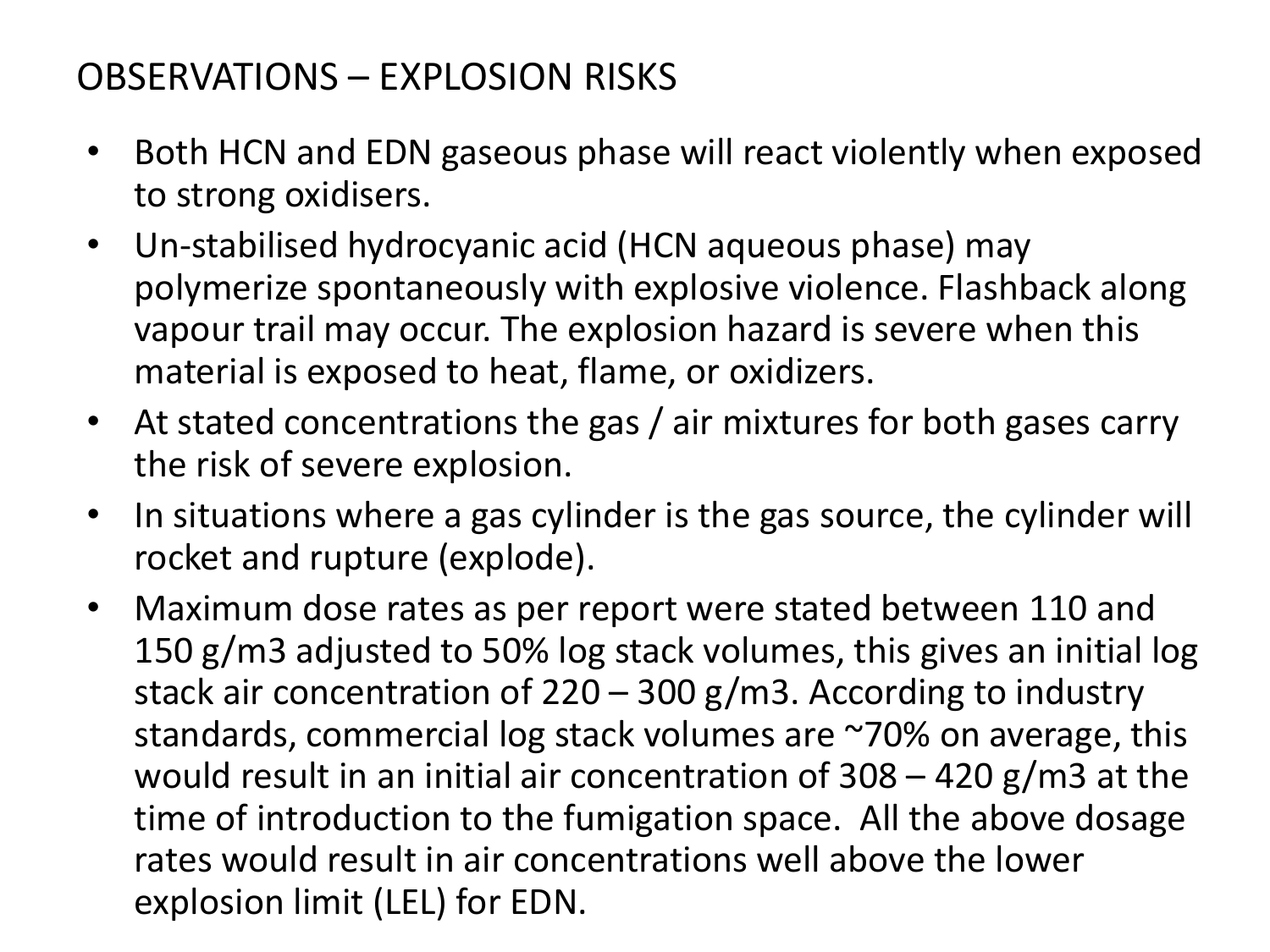### OBSERVATIONS – OTHER RISKS

- Reputational and trade risks are 'on the line' for the timber industry and for the country as a provider of 'çlean & green' products.
- Many forests in New Zealand are certified by the Forest Stewardship Council (FSC). The FSC certificate requires forest managers to minimise the amount of highly hazardous chemicals used, It is stated that 'EDN is seen as a way to decrease the use of highly hazardous chemicals' – is this really an accurate statement in light of the above information and the below matrix?
- Credibility Risk inconsistencies between reports, and even within reports do not engender confidence as to the accuracy of information being put forward for consideration and decision making. EPA scientific assessment of reports provided for EDN registration purposes refer to the overall poor quality of data provided.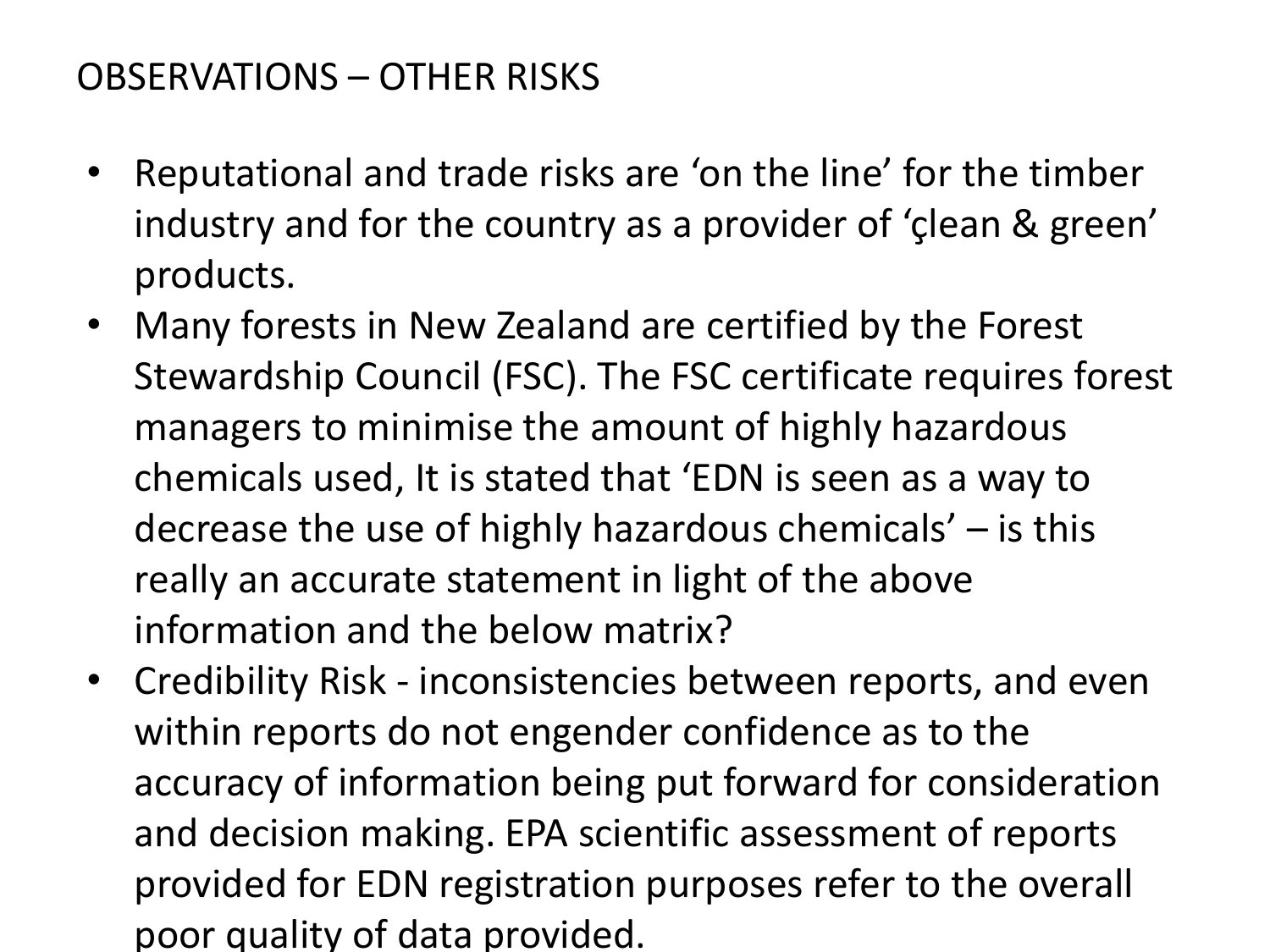### OBSERVATIONS – REPORT OMMISSIONS

- Testing for HCN liquid phase (aqueous) appears to have been completely overlooked throughout all reports submitted to NZ authorities. *This is a serious and far reaching knowledge and information void that compromises the validity and scientific integrity of the supplied data and report findings*, and has the potential to severely impact on environmental and human health and safety.
- The log volume values used to calculate initial EDN and HCN gas concentrations are substantially lower than actual log volumes achieved in commercial log stacks. The resultant underestimation of log stack gas concentrations substantially increases the risk of catastrophic explosion, loss of life, environmental damage, and potential trade restriction due to port infrastructure damage and or a crippled / sunken vessel at berth.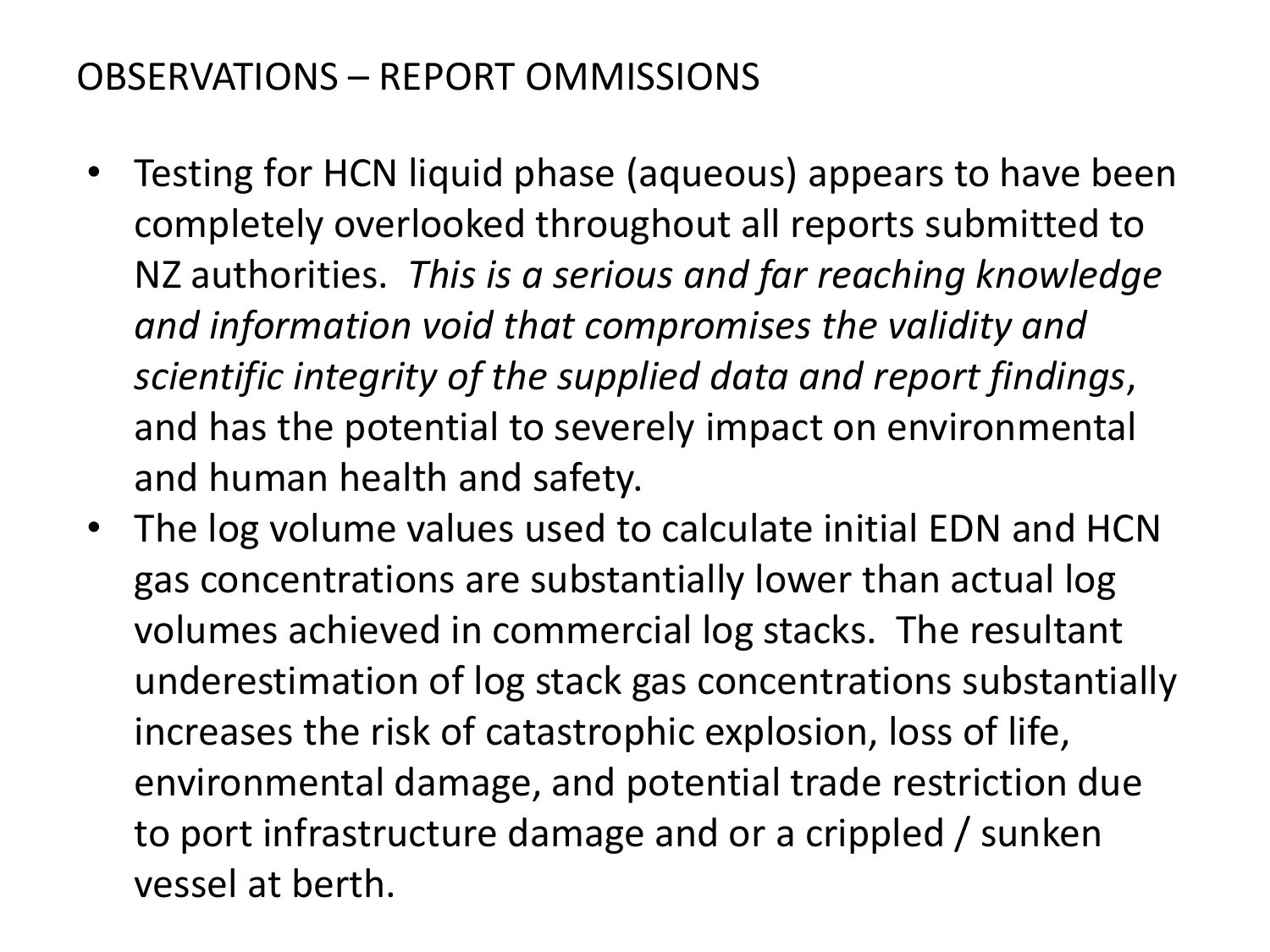### RECOMMENDATIONS

- Further fully independent testing and analysis be conducted on a full size log stack treated at proposed maximum application rates to obtain real and meaningful data as would apply to future commercial fumigations if EDN were to be approved for such purposes.
- Such testing should include assessment of Hydrogen cyanide (aqueous) levels resident within treated logs, and the down line risks posed to human health and safety and the environment.